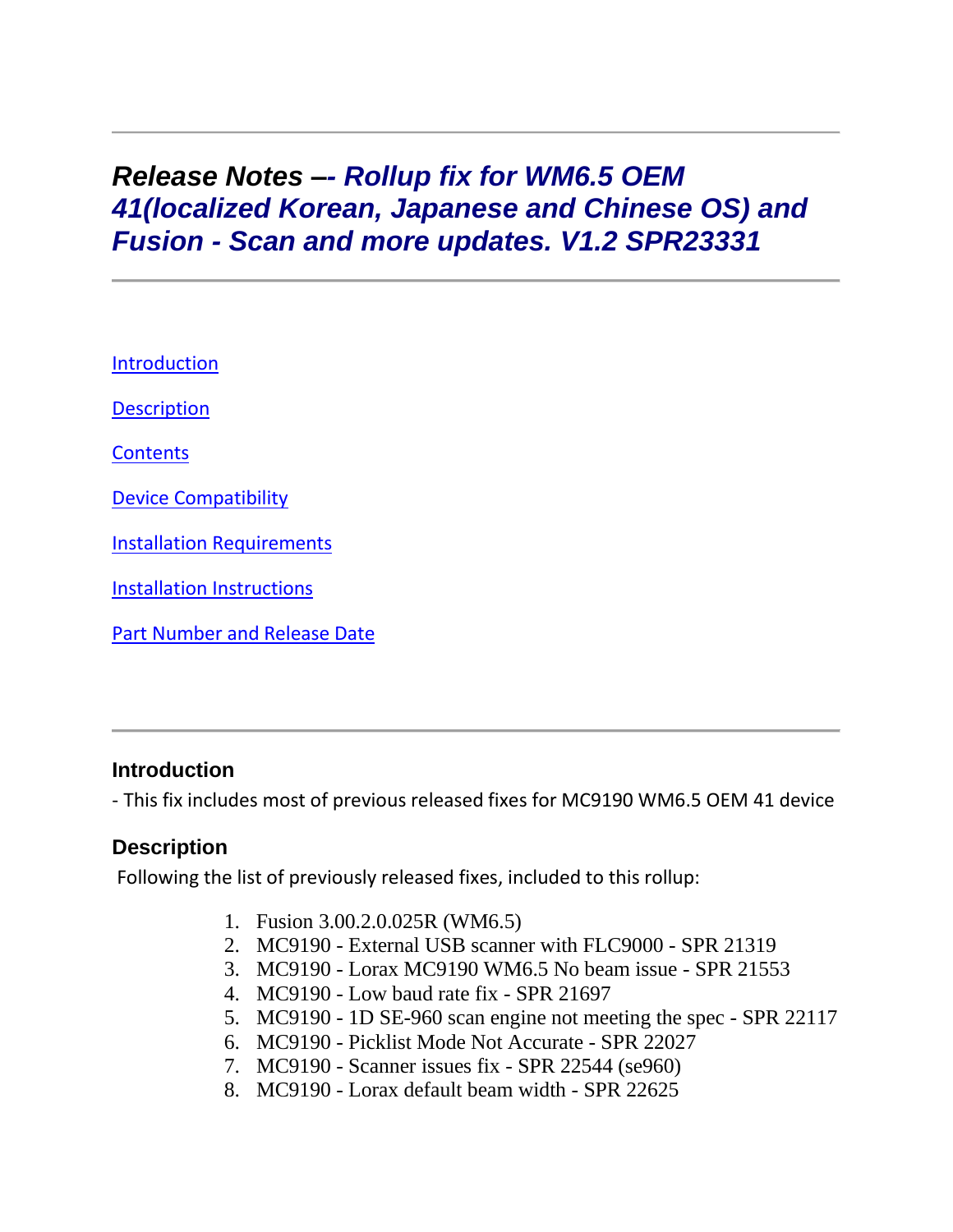- 9. Brightness settings for new CMI display
- 10. MC9190 MC9190 Adaptive scan fix SPR 21241
- 11. MC9190 Device is not decoding barcodes SPR 20999
- 12. MC9190 Adaptive scan fix SPR 21241\_21692

It also fixes issues, found in the first rollup:

- 1. MC9190 Mute definition disappears after warm boot SPR23353
- 2. MC9190 View finder and Red rectangle screen seen while scanning when used with Blockbuster imager. SPR23328
- 3. MC9190 When using woBootEmbedded.ARM.CAB it updates all properly, however in fusion => option => regulatory, country names are shown as squares. SPR23317
- 4. MC9190 Cannot use RS507 after SuperCab installed SPR23601

# **Contents**

SuperCab\_WM65\_Eastern\_v1.2.ARM.CAB SuperCab\_WM65\_woBootEmbedded\_Eastern\_v1.2.ARM.CAB

## **Device Compatibility**

This software release has been approved for use with the following Symbol devices.

| <b>Device</b>  | <b>Operating System</b>                                                     |
|----------------|-----------------------------------------------------------------------------|
| <b>IMC9190</b> | Windows Mobile 6.5 OEM 41 for localized<br>Korean, Japanese and Chinese OS. |

# **Installation Requirements**

n/a

**Installation Instructions**